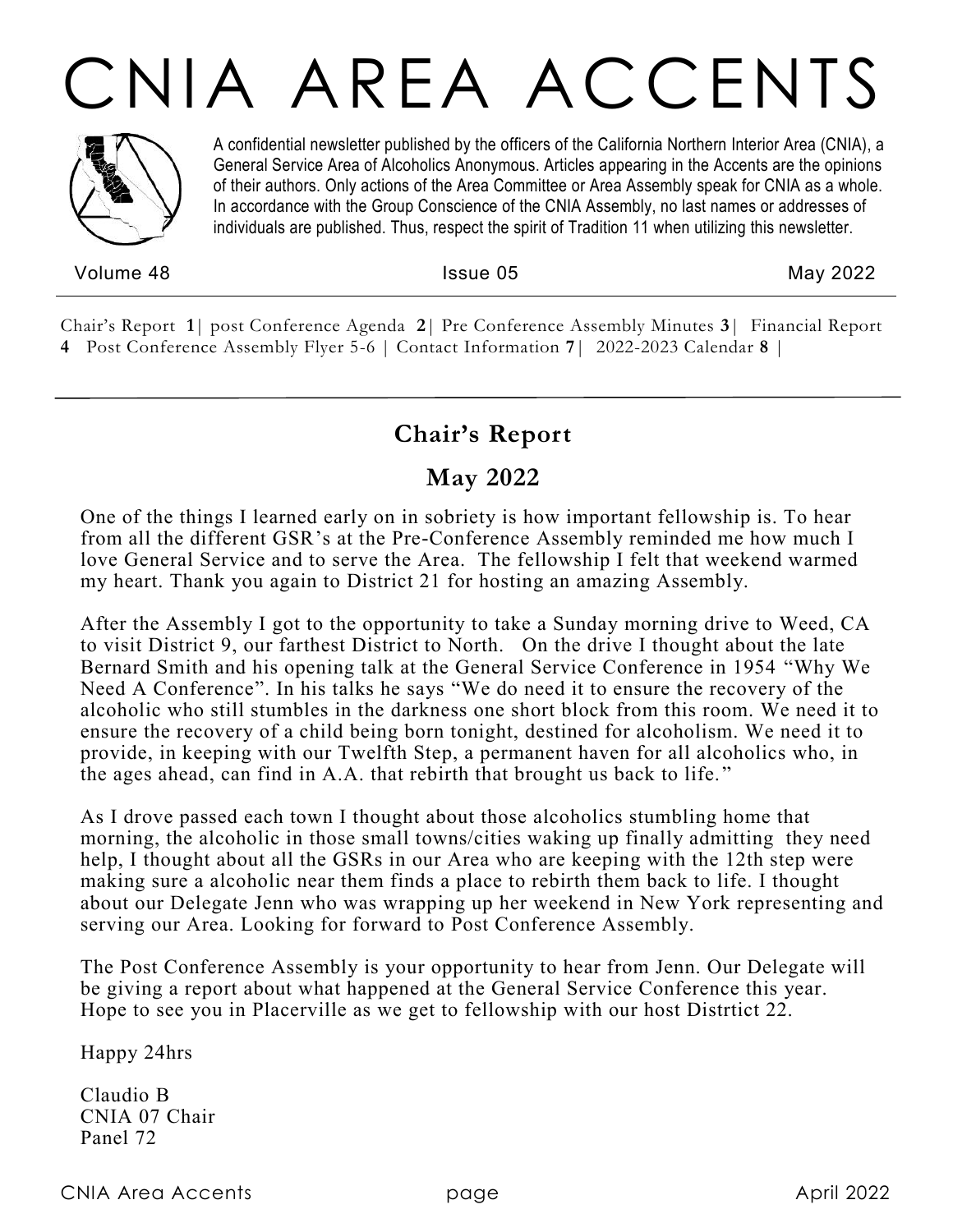# **Post Conference Agenda, May 21, 2022**

| Saturday, May 21, 2022 |                                                                  | Kimberly (D24)                                       | "A.A. for the Black and African-                       |  |
|------------------------|------------------------------------------------------------------|------------------------------------------------------|--------------------------------------------------------|--|
| $10:00$ a.m.<br>noon   | Registration opens<br>Assembly convenes                          | Lupe $(D54)$                                         | American Alcoholic"<br>Fourth Edition of "Alcohólicos" |  |
| $noon - 12:15 p.m.$    | Call to Order, GSR Preamble,                                     | 8:00 pm                                              | Anónimos"<br>Ice cream social                          |  |
|                        | Twelve Traditions (short form),<br>Twelve Concepts (short form), | $8:30 - 9:30$ p.m.                                   | Roundtable sharing sessions                            |  |
|                        | "Why Do We Need a Confer-                                        | 60th Anniversary of the Concepts                     |                                                        |  |
|                        | ence?", introductions, house-                                    | Open and Closed Meetings                             |                                                        |  |
| $12:15 - 12:30$ p.m.   | keeping, district roll call<br>Weekend Overview / Past Dele-     | Archives, Group Histories<br>Technology, Newsletters |                                                        |  |
|                        | gate (Marianne H., Panel 56)                                     | Anonymity                                            |                                                        |  |
| $12:30 - 12:40 p.m.$   | 7th Tradition                                                    | 9:30 p.m.                                            | Adjourn to Sunday                                      |  |
| $12:40 - 1:45$ p.m.    | Consideration of 2022 Pre-                                       |                                                      |                                                        |  |
|                        | <b>Conference Assembly minutes</b>                               | <b>Sunday, May 22, 2022</b>                          |                                                        |  |
|                        | Reports: Liaisons, Assembly<br>Host Committees, Appointed        | $9:00 - 9:05$ a.m.                                   | Assembly reconvenes. An-<br>nouncements, housekeeping. |  |
|                        | Chairs                                                           | $9:05 - 10:00$ a.m.                                  | Roundtable report-backs                                |  |
| $1:45 - 2:00$ p.m.     | <b>Break</b>                                                     | $10:00 - 11:00$ a.m.                                 | Panel 2: Getting involved                              |  |
| $2:00 - 4:00$ p.m.     | Delegate Report from 72nd                                        |                                                      | with local service committees                          |  |
| $4:00 - 5:30$ pm       | <b>General Service Conference</b><br>Old business; new business. | $11:00 - 11:15$ a.m.                                 | Break                                                  |  |
|                        | Continue reports: Officers, Dis-                                 | $11:15 - 11:45$ a.m.                                 | Ask-It Basket (Appointed<br>Chairs and Officers)       |  |
| $5:30 - 7:00 p.m.$     | tricts<br>Dinner                                                 | 11:50 $a.m. - noon$                                  | What's on Your Mind?                                   |  |
| $7:00 - 8:00 p.m.$     | Panel 1: Literature Connection                                   | noon                                                 | Assembly closes                                        |  |
| Katie (D27)            | Big Book accessibility research                                  |                                                      |                                                        |  |
|                        |                                                                  |                                                      |                                                        |  |

The Fairgrounds at the post conference assembly will have some R.V. parking available.

The cost is \$55.00 per night

You can get more information/ make reservations at

Elderoadocountyfair.org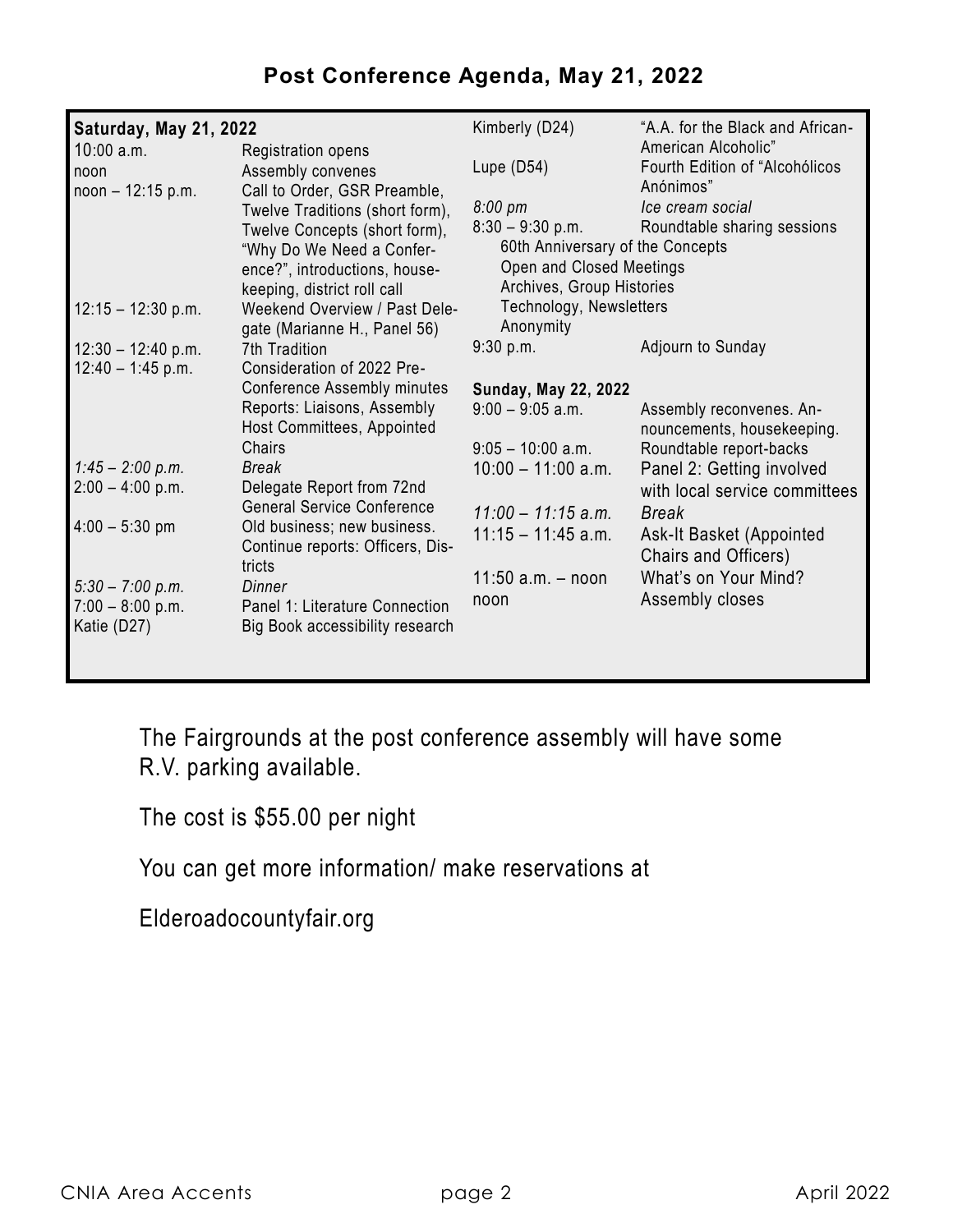The Pre Conference Assembly of California Northern Interior Area (CNIA) was held in Auburn on Saturday, April 9 through Sunday, April 10, 2022. The assembly was called to order by CNIA Chair Claudio, at 12pm. Announcements were made by Alt Chair Kendyce as well as the host committee co-chair Christina. The GSR Preamble was read by Mike; the 12 Traditions were read by a member; the 12 Concepts were read by Don, Why Do We Need a Conference was read by Tom A.

Introductions: A roll call of districts was conducted. Past delegates were introduced (lnez Y P44, Melody P60, Kelley 64, Vicky 66, Michael 68, Tom 70). Visitors from other areas, officers/appointed chairs were introduced.

#### 7th tradition was conducted.

Weekend Overview: Inez Y (P44) gave an overview of the weekend

The delegate made several announcements.

GSRs shared their group consciences with the delegate until 10pm Saturday. Sharing commenced at 9am on Sunday April 10 and ended at 10:26am.

#### **What's on your Mind:**

- The AA group pamphlet has suggestions on how to do 7th tradition contributions to different service entities
- Groups, districts, and areas should not forget to keep a prudent reserve (2-3 months)
- So excited to be here!
- Let's not forget the purpose of the minority opinion
- So grateful to be here in person for this assembly
- Dont forget your area officers, past delegates, and appointed chairs-invite us to your districts

The assembly ended at 12pm.

In Love and Service, **Emily L** Recording Secretary, Panel 72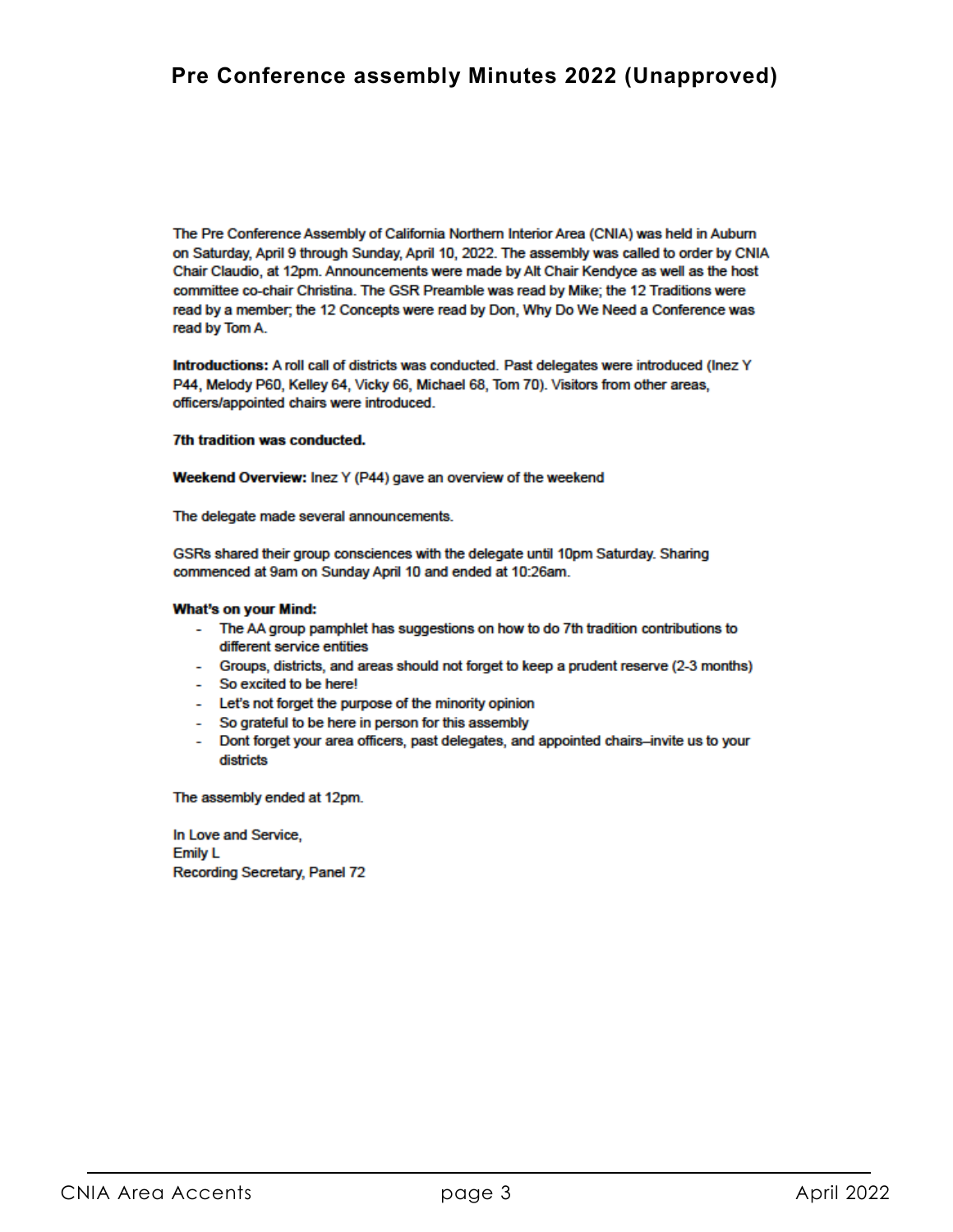#### January 1 - May 1, 2022

|                                                                                                      |                | Jan-Apr. 2022 Spending Plan 2022 % of budget |           |
|------------------------------------------------------------------------------------------------------|----------------|----------------------------------------------|-----------|
| <b>Revenue/Income</b>                                                                                |                |                                              |           |
| <b>4010 Group Contributions</b>                                                                      | 19,805.25      | 54,380.00                                    | 36.42%    |
| 4020 Seventh Tradition                                                                               | 899.00         | 3,480.00                                     | 25.83%    |
| 4050 Contribution - Other                                                                            | 610.99         | 1,185.00                                     | 51.56%    |
| <b>Total 4 Contributed support</b>                                                                   | 21.315.24      | 59,045.00                                    | 36.10%    |
| 5110 Literature Sales                                                                                | 433.00         | 1,500.00                                     | 28.87%    |
| <b>5140 Grapevine Sales</b>                                                                          | 568.00         | 2,300.00                                     | 24.70%    |
| 5160 Assembly Income (net)                                                                           | 0              | 4,800.00                                     | 0.00%     |
| 5310 Interest-savings/short-term inv                                                                 | 0.24           | 1.50                                         | 16.00%    |
| <b>Total 5 Earned revenues</b>                                                                       | 1.001.24       | 8,601.50                                     | 11.64%    |
| <b>Unapplied Cash Payment Revenue</b>                                                                | $-1333.98$     | 4,800.00                                     | $-27.79%$ |
| <b>Total Revenue</b>                                                                                 | \$20,982.50    | 67,646.50<br>$\mathbf{S}$                    | 31 02%    |
| Expenditures/Expense                                                                                 |                |                                              |           |
| <b>Total 7620 Delegate</b>                                                                           | 1519.06        | 6,880.00                                     | 22.08%    |
| <b>Total 7640 Alt. Delegate</b>                                                                      | 583.92         | 4,580.00                                     | 12.75%    |
| <b>Total 7660 Chair</b>                                                                              | 213.81         | 2,340.00                                     | 9.14%     |
| Total 7680 Alt. Chair                                                                                | 492.39         | 2,285.00                                     | 21.55%    |
| <b>Total 7700 Secretary</b>                                                                          | 119.21         | 1,550.00                                     | 7.69%     |
| <b>Total 7720 Treasurer</b>                                                                          | 747.63         | 3,515.00                                     | 21.27%    |
| <b>Total 7740 Registrar</b>                                                                          | 198.31         | 1,950.00                                     | 10.17%    |
| <b>Total 7600 Officers Expenses</b>                                                                  | 3,874.33       | 23,100.00                                    | 16.77%    |
| <b>Total 7820 Literature Chair</b>                                                                   | 580.40         | 2,140.00                                     | 27.12%    |
| <b>Total 7840 Grapevine Chair</b>                                                                    | 377.38         | 2,225.00                                     | 16 96%    |
| <b>Total 7860 Bridging The Gap Chair</b>                                                             |                | 3,240.00                                     | 0.00%     |
| <b>Total 7880 Accents Chair</b>                                                                      | 399.02         | 1,475.00                                     | 27.05%    |
| <b>Total 7900 Archives Chair</b>                                                                     | 377.16         | 2,830.00                                     | 13.33%    |
| <b>Total 7920 Alt Archives Chair</b>                                                                 | 33.35          | 3,160.00                                     | 1.06%     |
| <b>Total 7940 Oral Translation Chair (Special</b>                                                    |                |                                              |           |
| Worker-Spanish Translation moved to 7970)<br><b>Total 7950 Written Translation Chair (Previously</b> | 357.19         | 3,090.00                                     | 11.56%    |
| 7940.1)                                                                                              | 0.00           | 1,385.00                                     | 0.00%     |
| Total 7960 E Services Chair/Ad Hoc                                                                   | 0.00           | 900.00                                       | 0.00%     |
| <b>Total 7800 Appointed Chair Expenses</b>                                                           | 2,124.50       | 20,445.00                                    | 10 39%    |
| Total 7970 Special Worker-Spanish Translation                                                        |                |                                              |           |
| (pulled from 7940)                                                                                   |                | 4,160.00                                     | 0.00%     |
| <b>Total 7980 Professional Translation-Assemblies</b>                                                |                |                                              |           |
| (previously 7940.2)                                                                                  | 2005.27        | 9,800.00                                     | 20.46%    |
| <b>Total 8000 Assemblies</b>                                                                         | 66.93          | 4,800.00                                     | 1.39%     |
| <b>Total 8070 Area Workshops</b>                                                                     | 1544.88        | 800.00                                       | 193.11%   |
| Total 8100 Accents, Grapevine, Literature                                                            | 2,611.38       | 11,420.00                                    | 22.87%    |
| <b>Total 8200 Mooting Room Exponses</b>                                                              | 3425.00        | 5,580.00                                     | 61.38%    |
| <b>Total 8300 Website</b>                                                                            | 0.00           | 500.00                                       | 0.00%     |
| <b>Total 8400 Other Service Expenses-Liaisons</b>                                                    |                |                                              |           |
| (previously 8920; 8930; 8970)                                                                        | 0.00           | 4,000.00                                     | 0.00%     |
| Total 8500 Misc expenses (includes accounting<br>foos)                                               | 5,260.74<br>ŝ  | 6,305.00                                     | 83.44%    |
| <b>Total 8600 Taxes &amp; Fees</b>                                                                   | 221.81         | 810.00                                       | 27.38%    |
| Total 8000-9000 Other Expenditures                                                                   | s<br>15,136.01 | 34,215.00                                    | 44.24%    |
| <b>Total Expenditures</b>                                                                            | \$21,134.84    | s<br>77,760.00                               | 27.18%    |
| <b>Net Revenue/Income</b>                                                                            | $(152.34)$ \$  | (10, 113.50)                                 | 1.51%     |
| <b>Checking Account Balance</b>                                                                      | \$57,779.48    |                                              |           |
| <b>Prudent Reserve Account Balance</b>                                                               | \$9,882.15     |                                              |           |
| <b>Total Account Balance</b>                                                                         | \$67,661.63    |                                              |           |
|                                                                                                      |                |                                              |           |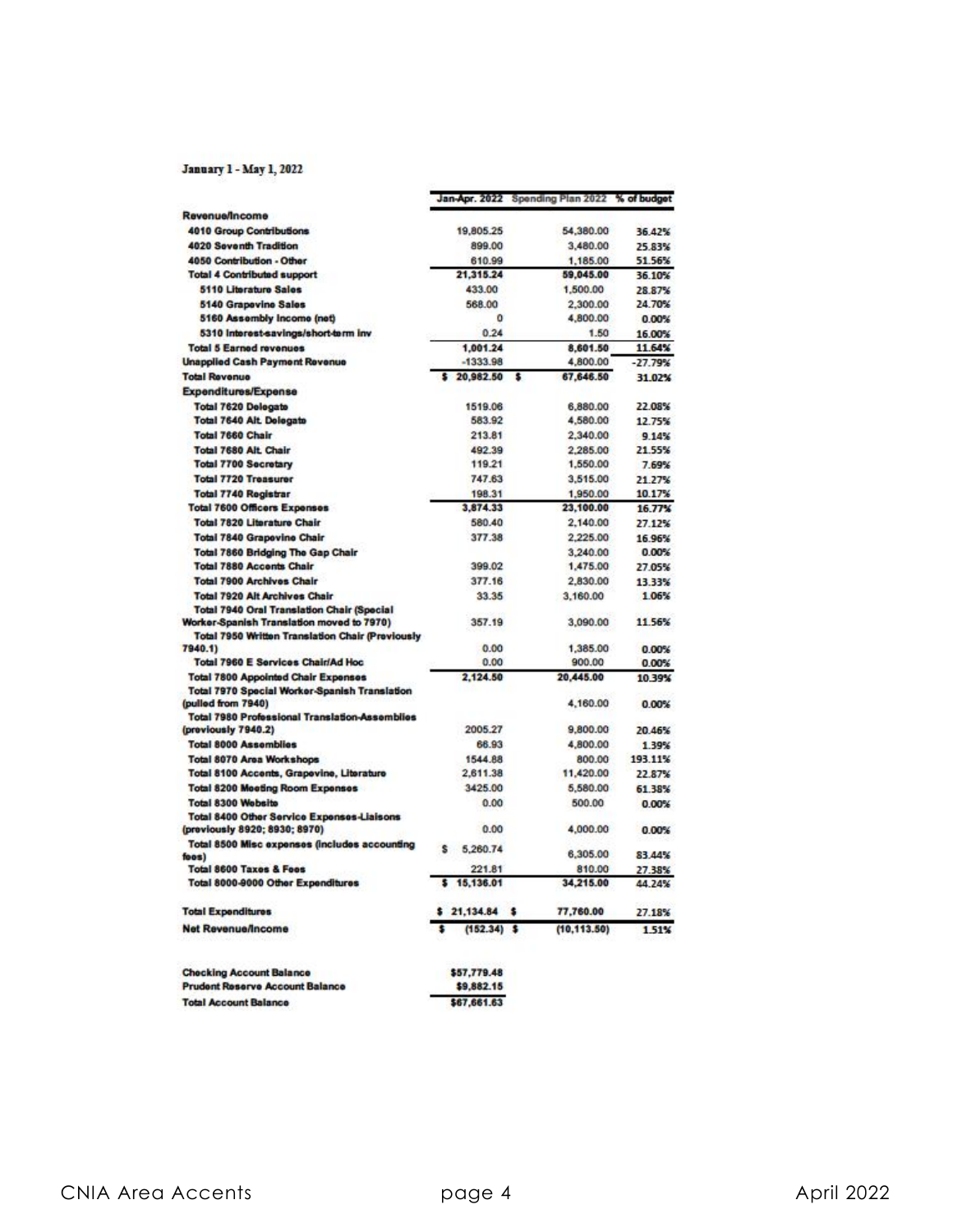

## **California Northern Interior Area 07 Post-Conference Assembly** May 21 & 22, 2022 El Dorado County Fairgrounds & Event Center



100 Placerville Drive, Placerville, CA 95667 - Marshall Building For free parking, ask for Marshall Building meeting.

#### **Assembly Schedule:**

Saturday, May 21: Registration open 10am Assembly: 12:00pm -10:00pm Sunday, May 22: Assembly 9:00am-12:00pm

Cost: Registration: \$15 Saturday Dinner: \$17 **Bottomless Coffee: \$3** 

REGISTER ONLINE - www.westernsloped22.org or QR Code Fees apply for online registration and dinner Online registration due by May 13, 2022

#### **REGISTER BY MAIL**

Please make checks payable to: AA West Slope District 22 Send registration form with total payment to: District 22, P.O. Box 748, Placerville, CA 95667 Mail in due by May 13, 2022



#### **WALK-IN REGISTRATION WELCOME**

Need help with registration or have other questions? Contact Curtis @ 510-378-4695

| -ONLY IF MAILING - cut here and submit bottom portion with your payment----------                                                                                                                                                                  |                              |             |   |                                                                                                                                                                                                                                                                                                                                 |     |                   |
|----------------------------------------------------------------------------------------------------------------------------------------------------------------------------------------------------------------------------------------------------|------------------------------|-------------|---|---------------------------------------------------------------------------------------------------------------------------------------------------------------------------------------------------------------------------------------------------------------------------------------------------------------------------------|-----|-------------------|
| Name:<br><b>Name on Badge (if different):</b> <u>the same of the same of the same of the same of the same of the same of the same of the same of the same of the same of the same of the same of the same of the same of the same of the same </u> |                              |             |   |                                                                                                                                                                                                                                                                                                                                 |     |                   |
| Email:<br>Phone:<br><u> 1980 - Johann Barn, mars ann an t-Amhain an t-Amhain an t-Amhain an t-Amhain an t-Amhain an t-Amhain an t-Amh</u><br>the control of the control of the control of the control of the control of                            |                              |             |   |                                                                                                                                                                                                                                                                                                                                 |     |                   |
| District: Service Position: Service of the Service of the Service of the Service of the Service of the Service                                                                                                                                     |                              |             |   |                                                                                                                                                                                                                                                                                                                                 |     |                   |
| (GSR, DCM, Alt. DCM, District Chair, Area Officer/Chair, Delegate, Past Delegate, AA Member)                                                                                                                                                       |                              |             |   |                                                                                                                                                                                                                                                                                                                                 |     |                   |
| Spanish interpretation provided; ASL Interpretation on request<br>□ Spanish □ ASL (Must be requested by May 1.)<br>□ "Back to Basics" housing: □ Female □ Male                                                                                     |                              |             |   |                                                                                                                                                                                                                                                                                                                                 |     |                   |
|                                                                                                                                                                                                                                                    |                              |             |   |                                                                                                                                                                                                                                                                                                                                 |     |                   |
|                                                                                                                                                                                                                                                    |                              | Price       |   | Quantity                                                                                                                                                                                                                                                                                                                        |     | Total             |
| Lunch - Snack Bar                                                                                                                                                                                                                                  | <b>Registration:</b>         | \$15        |   | $\mathbf x$ and $\mathbf x$ and $\mathbf x$ and $\mathbf x$ and $\mathbf x$ and $\mathbf x$ and $\mathbf x$ and $\mathbf x$ and $\mathbf x$ and $\mathbf x$ and $\mathbf x$ and $\mathbf x$ and $\mathbf x$ and $\mathbf x$ and $\mathbf x$ and $\mathbf x$ and $\mathbf x$ and $\mathbf x$ and $\mathbf x$ and $\mathbf x$ and | $=$ |                   |
| Purchase items at cost                                                                                                                                                                                                                             | Dinner:                      | <b>S</b> 17 | x |                                                                                                                                                                                                                                                                                                                                 | -   |                   |
| Dinner (Meat w/3 sides, rolls, salad)                                                                                                                                                                                                              | Bottomless Coffee: \$3       |             | x |                                                                                                                                                                                                                                                                                                                                 |     | <b>Experience</b> |
| (Catered by Dickey's BBQ)                                                                                                                                                                                                                          | <b>Total Amount Enclosed</b> |             |   |                                                                                                                                                                                                                                                                                                                                 |     |                   |
| $\sim$ $\sim$ $Choose$ 1 $\sim$ $\sim$ $\sim$                                                                                                                                                                                                      |                              |             |   |                                                                                                                                                                                                                                                                                                                                 |     |                   |
| BBQ Beef □ BBQ Chicken<br>$\Box$ Vegetarian (not BBQ)                                                                                                                                                                                              |                              |             |   |                                                                                                                                                                                                                                                                                                                                 |     |                   |
|                                                                                                                                                                                                                                                    |                              |             |   |                                                                                                                                                                                                                                                                                                                                 |     |                   |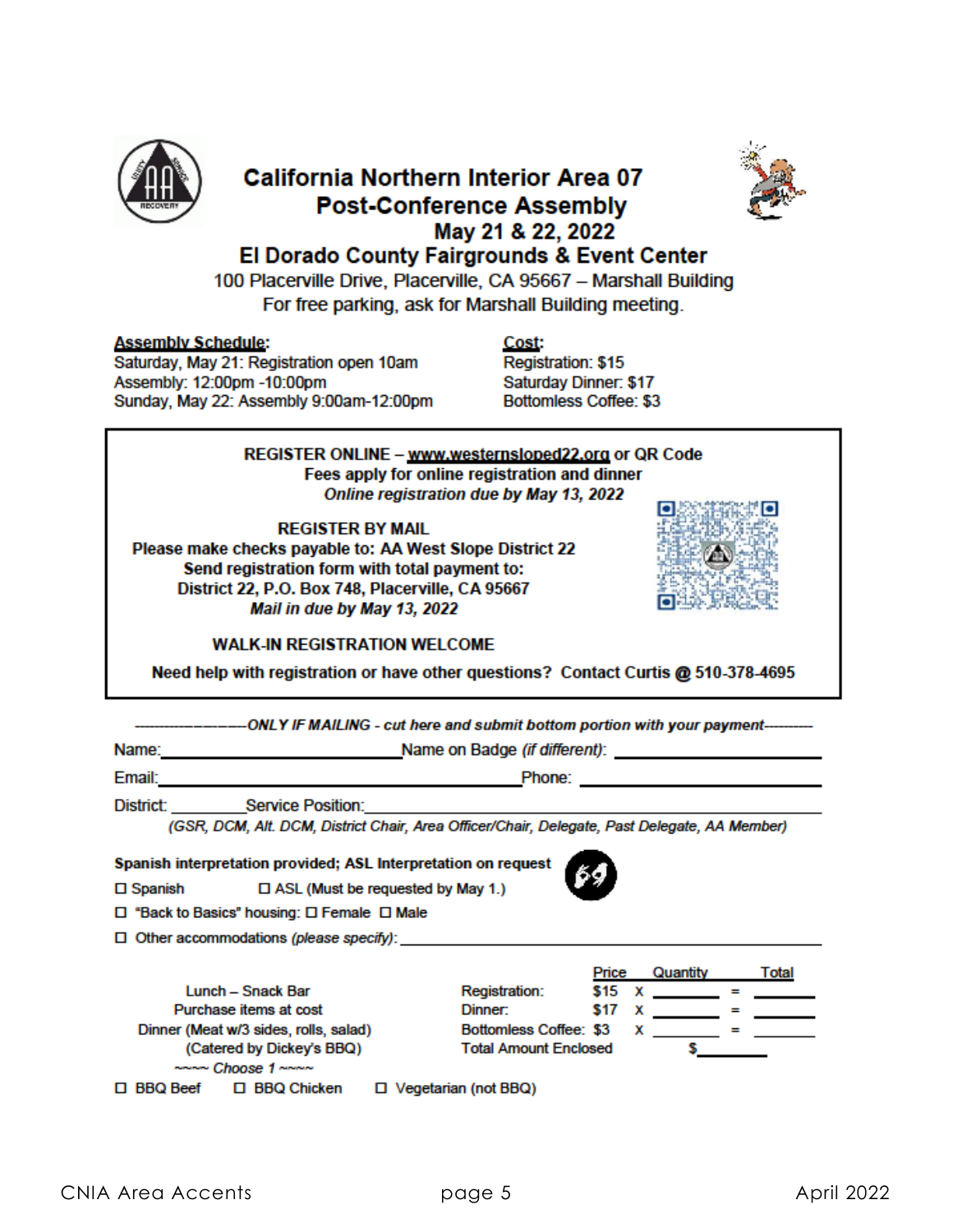# **Area 07 Post-Conference Assembly in Placerville – May 21 & 22, 2022**

**Need help with registration or have other questions? Contact Curtis @ 510-378- 4695**

**General Directions** 

#### **GPS/Main Parking Lot: 100 Placerville Dr., Placerville, CA 95667 – Marshall Bldg. Free Parking: Ask for Marshall Bldg. meeting**

#### **From Fresno (205 miles)**

CA 99N towards Sacramento Exit 298A to merge onto US 50W towards South Lake Tahoe Exit 44B for Forni Rd. toward Placerville Dr. Right at fork, follow signs for Fairgrounds/Merge onto Forni Rd. Pass In-N-Out onto Placerville Dr. – Turn Right. Destination is on your left

#### **From Redding (203 miles)**

I-5 S towards Sacramento Exit 518 for US-50 E. Continue on US-50 E Exit 44B for Forni Rd. toward Placerville Dr. Right at fork, follow signs for Fairgrounds/Merge onto Forni Rd. Pass In-N-Out onto Placerville Dr. – Turn Right. Destination is on your left

#### **From Sacramento (42 miles)**

US-50 E towards South Lake Tahoe Exit 44B for Forni Rd. toward Placerville Dr. Right at fork, follow signs for Fairgrounds/Merge onto Forni Rd. Pass In-N-Out onto Placerville Dr. – Turn Right. Destination is on your left

# **Lodging In & Around Placerville**

Discounted pricing/room blocks may not be available Check with hotels regarding cancelation policies

#### *Best Western Plus Placerville Inn (1.5 mi. to event) Historic Cary House Hotel (2.2 mi. to event)*

*\*\* RATE \*\* \$206 and up (approx.) – King or 2 Queens \*\* RATE \*\* \$165 and up (approx.) 6850 Green Leaf Drive, Placerville, CA 95667 300 Main Street, Placerville, CA 95667 (530) 622-9100 (530) 622-4271 (Complimentary breakfast; pool/fitness center; pet-friendly) (In-room coffee/tea; complimentary parking)*

*Quality Inn &Suites (10 mi. to event) Holiday Inn Express (15 mi. to event) \*\* RATE \*\* \$160 and up (approx.) \*\* RATE \*\* \$200 and up (approx.) 3361 Coach Lane, Cameron Park, CA 95682 4360 Town Center Blvd., El Dorado Hills, CA 95762 (530) 677-2203 (916) 358-3100 (Complimentary breakfast; pool/fitness center; pet-friendly) (Complimentary breakfast; pool/fitness center)*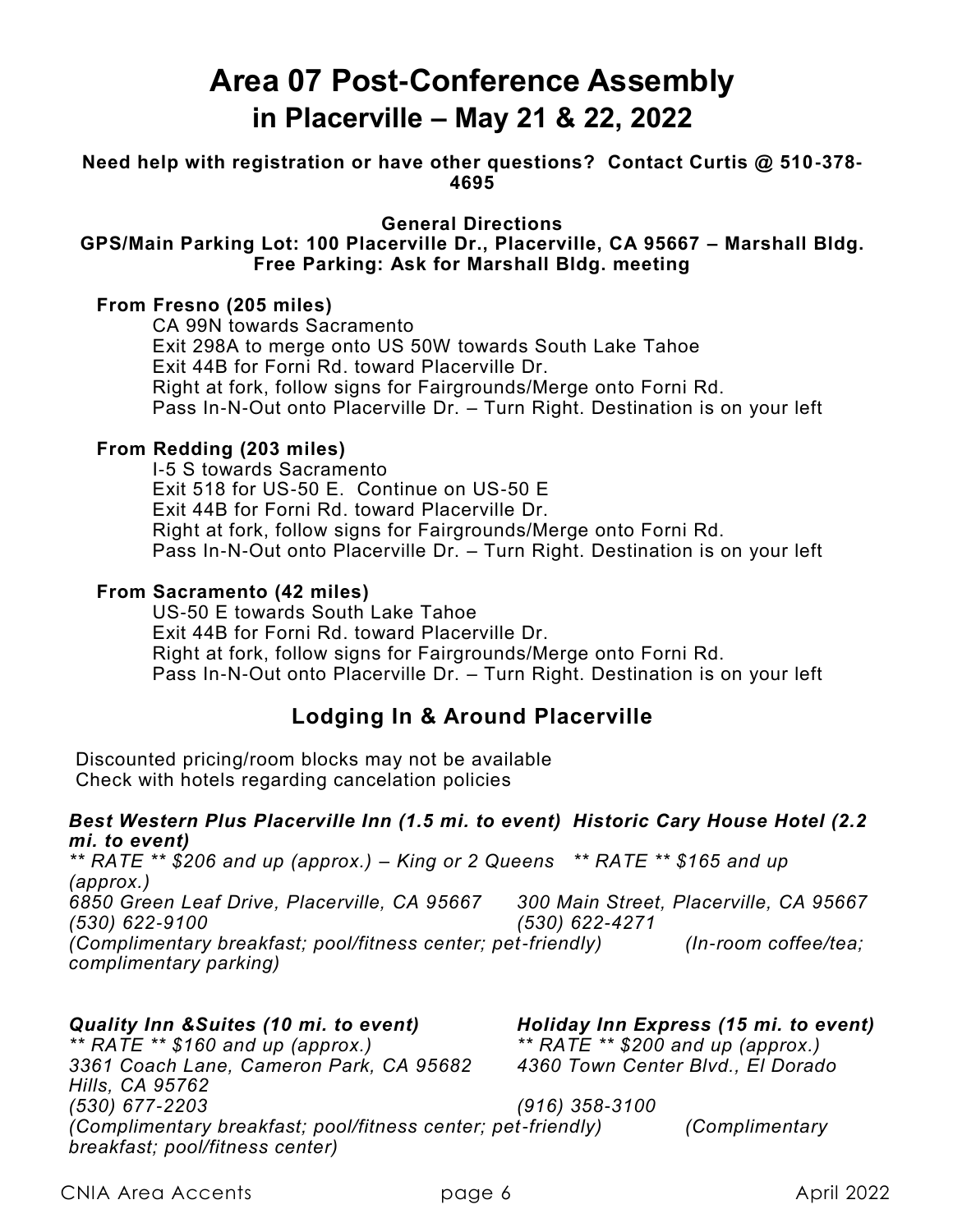| Delegate                                      | delegate@cnia.org     |
|-----------------------------------------------|-----------------------|
| Alternate Delegate /<br><b>PI/CPC Liaison</b> | alt-delegate@cnia.org |
| Chairperson                                   | chair@cnia.org        |
| <b>Alternate Chair</b>                        | alt-chair@cnia.org    |
| Treasurer                                     | treasurer@cnia.org    |

### **CNIA contributions: PO Box 161712 Sacramento, CA 95816-1712**

| <b>Recording Secretary</b>          | secretary@cnia.org          |  |  |
|-------------------------------------|-----------------------------|--|--|
| Registrar                           | registrar@cnia.org          |  |  |
| Archivist                           | archives@cnia.org           |  |  |
| Alt Archivist                       | alt-archives@cnia.org       |  |  |
| <b>Bridging the Gap</b>             | btg@cnia.org                |  |  |
| Literature Chair                    | literature@cnia.org         |  |  |
| Area Accents Publisher              | accents@cnia.org            |  |  |
| <b>Finance Chair</b>                | finance@cnia.org            |  |  |
| <b>Grapevine Chair</b>              | grapevine@cnia.org          |  |  |
| <b>Translation Committee</b>        | translation@cnia.org        |  |  |
| Written Translation<br>Chair        | writtentranslation@cnia.org |  |  |
| <b>Eservices Committee</b><br>Chair | eservices@cnia.org          |  |  |

# GSR Preamble

We are the General Service Representatives. We are the link in the chain of communication for our groups with the General Service Conference and the world of A.A.

We realize that the ultimate authority in A.A. is a loving God as He may express Himself in our group conscience. As trusted servants, our job is to bring information to our groups in order that the group can reach an informed group conscience. Passing along this group conscience we are helping to maintain the unity and strength so vital to our fellowship.

Let us, therefore, have the patience and tolerance to listen while others share, the courage to speak up when we have something to share, and the wisdom to do what is right for our groups and A.A. as a whole.

# CNIA TRUSTED SERVANTS | Area General Service Meetings



CNIA Archives Center 1807 Navy Drive (at Fresno Ave) Suite #11, Stockton, CA 95555 (Rodgers Construction, Inc., near Port of Stockton) – Second Floor Rear

**From Fresno (and other points south):** 99 North to Highway 4 West. Turn left at dead end at Navy Dr, to Navy Dr–Fresno Ave. Building is on the left. **From Sacramento (and other points north)**: 99 South to Highway 4 West or I-5 South to Navy Dr–Highway 4 West exit. From dead end on Navy Dr, turn left to Fresno Ave. Building is on the left.

**From both directions:** The Archives is located in the Rodgers Construction building on the NW corner of the intersection of Navy and Fresno. The entrance is at the far end of the building, up the stairs.



**CNIA Archives will be open the 1st Saturday 10 am to 2 pm**

**Contact Area Archivist before Visiting**